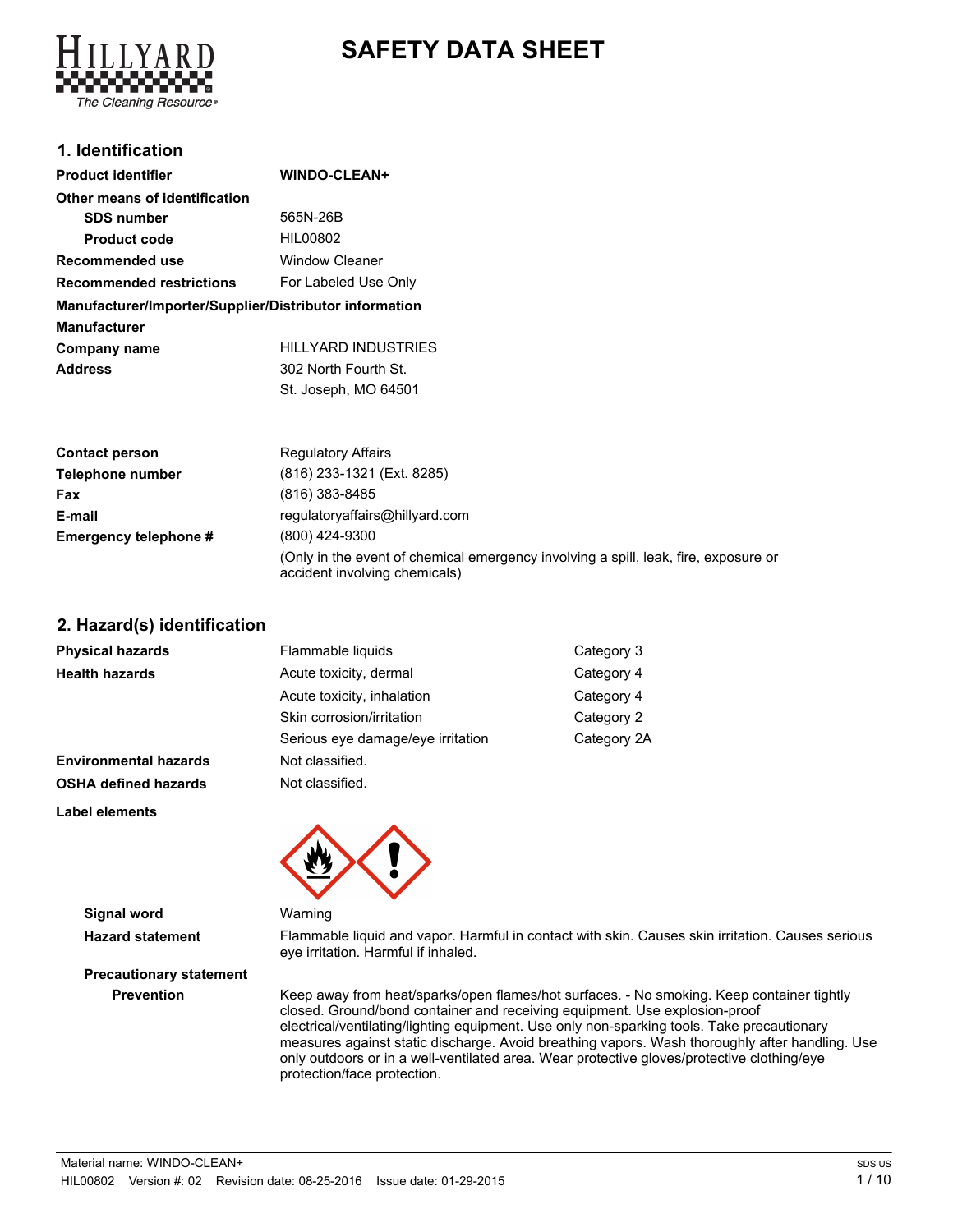| <b>Response</b>                              | If on skin (or hair): Take off immediately all contaminated clothing. Rinse skin with water/shower.<br>If inhaled: Remove person to fresh air and keep comfortable for breathing. If in eyes: Rinse<br>cautiously with water for several minutes. Remove contact lenses, if present and easy to do.<br>Continue rinsing. Call a poison center/doctor if you feel unwell. If skin irritation occurs: Get<br>medical advice/attention. Take off contaminated clothing and wash before reuse. In case of fire:<br>Use appropriate media to extinguish. |
|----------------------------------------------|-----------------------------------------------------------------------------------------------------------------------------------------------------------------------------------------------------------------------------------------------------------------------------------------------------------------------------------------------------------------------------------------------------------------------------------------------------------------------------------------------------------------------------------------------------|
| <b>Storage</b>                               | Store in a well-ventilated place. Keep cool.                                                                                                                                                                                                                                                                                                                                                                                                                                                                                                        |
| <b>Disposal</b>                              | Buyer assumes all risk and liability associated with disposal of this product (original concentration<br>or dilution) in violation of applicable law in compliance with applicable federal, state and local<br>requirements. CONTAINER DISPOSAL: Triple rinse (or equivalent), then offer clean, dry<br>container for recycling or reconditioning.                                                                                                                                                                                                  |
| Hazard(s) not otherwise<br>classified (HNOC) | None known.                                                                                                                                                                                                                                                                                                                                                                                                                                                                                                                                         |
| <b>Supplemental information</b>              | None.                                                                                                                                                                                                                                                                                                                                                                                                                                                                                                                                               |

### **3. Composition/information on ingredients**

#### **Mixtures**

| <b>Chemical name</b>                     | Common name and synonyms | <b>CAS number</b> | %            |
|------------------------------------------|--------------------------|-------------------|--------------|
| Ethylene glycol monobutyl ether          |                          | 111-76-2          | $10 - 520$   |
| Isopropyl Alcohol                        |                          | 67-63-0           | $5 - 5 = 10$ |
| Propylene gives monomethyl ether         |                          | 107-98-2          | $5 - 5 = 10$ |
| Other components below reportable levels |                          |                   | $70 - 80$    |

\*Designates that a specific chemical identity and/or percentage of composition has been withheld as a trade secret.

#### **4. First-aid measures**

| <b>Inhalation</b>                                                            | Remove victim to fresh air and keep at rest in a position comfortable for breathing. Oxygen or<br>artificial respiration if needed. Call a POISON CENTER or doctor/physician if you feel unwell.                                                                                                                                       |
|------------------------------------------------------------------------------|----------------------------------------------------------------------------------------------------------------------------------------------------------------------------------------------------------------------------------------------------------------------------------------------------------------------------------------|
| <b>Skin contact</b>                                                          | Take off immediately all contaminated clothing. Rinse skin with water/shower. Get medical<br>advice/attention if you feel unwell. If skin irritation occurs: Get medical advice/attention. Wash<br>contaminated clothing before reuse.                                                                                                 |
| Eye contact                                                                  | Immediately flush eyes with plenty of water for at least 15 minutes. Remove contact lenses, if<br>present and easy to do. Continue rinsing. Get medical attention if irritation develops and persists.                                                                                                                                 |
| Ingestion                                                                    | Rinse mouth. Get medical advice/attention if you feel unwell.                                                                                                                                                                                                                                                                          |
| <b>Most important</b><br>symptoms/effects, acute and<br>delayed              | Headache. Severe eye irritation. Symptoms may include stinging, tearing, redness, swelling, and<br>blurred vision. Skin irritation. May cause redness and pain.                                                                                                                                                                        |
| Indication of immediate<br>medical attention and special<br>treatment needed | Provide general supportive measures and treat symptomatically. Thermal burns: Flush with water<br>immediately. While flushing, remove clothes which do not adhere to affected area. Call an<br>ambulance. Continue flushing during transport to hospital. Keep victim warm. Keep victim under<br>observation. Symptoms may be delayed. |
| <b>General information</b>                                                   | Take off all contaminated clothing immediately. Ensure that medical personnel are aware of the<br>material(s) involved, and take precautions to protect themselves. Show this safety data sheet to<br>the doctor in attendance. Wash contaminated clothing before reuse.                                                               |
| 5. Fire-fighting measures                                                    |                                                                                                                                                                                                                                                                                                                                        |
| Suitable extinguishing media                                                 | Water spray. Water fog. Alcohol resistant foam. Dry chemical powder. Carbon dioxide (CO2).                                                                                                                                                                                                                                             |
| Unsuitable extinguishing<br>media                                            | Do not use water jet as an extinguisher, as this will spread the fire.                                                                                                                                                                                                                                                                 |
| Specific hazards arising from<br>the chemical                                | Vapors may form explosive mixtures with air. Vapors may travel considerable distance to a source<br>of ignition and flash back. During fire, gases hazardous to health may be formed.                                                                                                                                                  |
| Special protective equipment<br>and precautions for firefighters             | Self-contained breathing apparatus and full protective clothing must be worn in case of fire.                                                                                                                                                                                                                                          |
| <b>Fire fighting</b><br>equipment/instructions                               | In case of fire and/or explosion do not breathe fumes. Move containers from fire area if you can do<br>so without risk.                                                                                                                                                                                                                |
| <b>Specific methods</b>                                                      | Use standard firefighting procedures and consider the hazards of other involved materials.                                                                                                                                                                                                                                             |
| <b>General fire hazards</b>                                                  | Flammable liquid and vapor.                                                                                                                                                                                                                                                                                                            |
|                                                                              |                                                                                                                                                                                                                                                                                                                                        |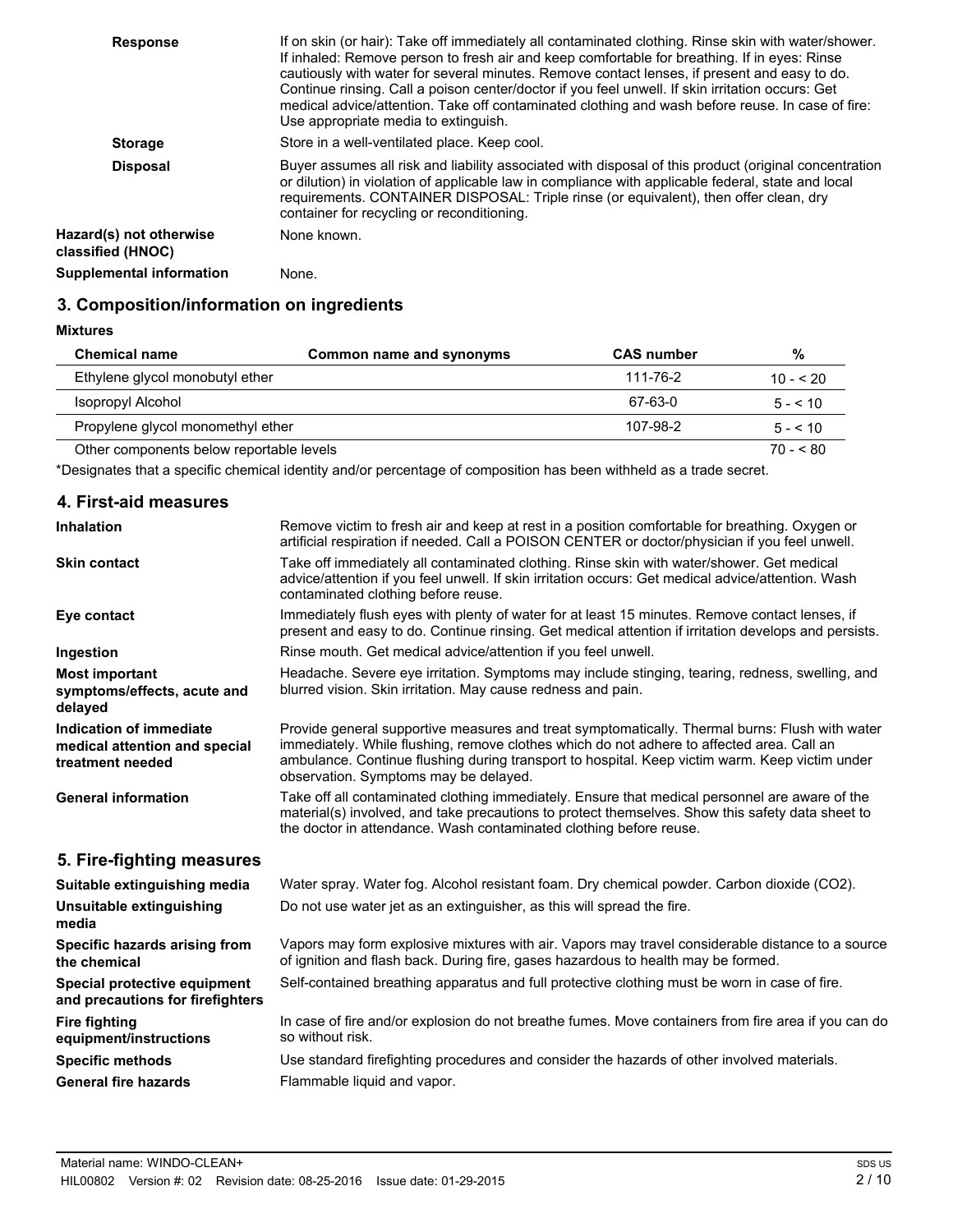### **6. Accidental release measures**

| <b>Personal precautions,</b><br>protective equipment and<br>emergency procedures | Keep unnecessary personnel away. Keep people away from and upwind of spill/leak. Eliminate all<br>ignition sources (no smoking, flares, sparks, or flames in immediate area). Wear appropriate<br>protective equipment and clothing during clean-up. Avoid inhalation of vapors and spray mists. Do<br>not touch damaged containers or spilled material unless wearing appropriate protective clothing.<br>Ventilate closed spaces before entering them. Local authorities should be advised if significant<br>spillages cannot be contained. For personal protection, see section 8 of the SDS.                                                                                                                                                                             |
|----------------------------------------------------------------------------------|------------------------------------------------------------------------------------------------------------------------------------------------------------------------------------------------------------------------------------------------------------------------------------------------------------------------------------------------------------------------------------------------------------------------------------------------------------------------------------------------------------------------------------------------------------------------------------------------------------------------------------------------------------------------------------------------------------------------------------------------------------------------------|
| <b>Methods and materials for</b><br>containment and cleaning up                  | Use water spray to reduce vapors or divert vapor cloud drift. Eliminate all ignition sources (no<br>smoking, flares, sparks, or flames in immediate area). Keep combustibles (wood, paper, oil, etc.)<br>away from spilled material. Take precautionary measures against static discharge. Use only<br>non-sparking tools. This product is miscible in water.                                                                                                                                                                                                                                                                                                                                                                                                                |
|                                                                                  | Large Spills: Stop the flow of material, if this is without risk. Dike the spilled material, where this is<br>possible. Use a non-combustible material like vermiculite, sand or earth to soak up the product<br>and place into a container for later disposal. Following product recovery, flush area with water.                                                                                                                                                                                                                                                                                                                                                                                                                                                           |
|                                                                                  | Small Spills: Absorb with earth, sand or other non-combustible material and transfer to containers<br>for later disposal. Wipe up with absorbent material (e.g. cloth, fleece). Clean surface thoroughly to<br>remove residual contamination.                                                                                                                                                                                                                                                                                                                                                                                                                                                                                                                                |
|                                                                                  | Never return spills to original containers for re-use. For waste disposal, see section 13 of the SDS.                                                                                                                                                                                                                                                                                                                                                                                                                                                                                                                                                                                                                                                                        |
| <b>Environmental precautions</b>                                                 | Avoid discharge into drains, water courses or onto the ground.                                                                                                                                                                                                                                                                                                                                                                                                                                                                                                                                                                                                                                                                                                               |
| 7. Handling and storage                                                          |                                                                                                                                                                                                                                                                                                                                                                                                                                                                                                                                                                                                                                                                                                                                                                              |
| <b>Precautions for safe handling</b>                                             | Do not handle, store or open near an open flame, sources of heat or sources of ignition. Protect<br>material from direct sunlight. Explosion-proof general and local exhaust ventilation. Take<br>precautionary measures against static discharges. All equipment used when handling the product<br>must be grounded. Use non-sparking tools and explosion-proof equipment. Do not get in eyes, on<br>skin, or on clothing. Avoid inhalation of vapors and spray mists. Avoid prolonged exposure. When<br>using, do not eat, drink or smoke. Use only outdoors or in a well-ventilated area. Wear appropriate<br>personal protective equipment. Wash hands thoroughly after handling. Wash contaminated<br>clothing before reuse. Observe good industrial hygiene practices. |
| Conditions for safe storage,<br>including any incompatibilities                  | Keep away from heat, sparks and open flame. Prevent electrostatic charge build-up by using<br>common bonding and grounding techniques. Store in a cool, dry place out of direct sunlight. Store<br>in original tightly closed container. Store in a well-ventilated place. Keep in an area equipped with<br>sprinklers. Store away from incompatible materials (see Section 10 of the SDS).                                                                                                                                                                                                                                                                                                                                                                                  |

#### **8. Exposure controls/personal protection**

#### **Occupational exposure limits**

| <b>Exposure controls/personal protection</b>                                                                                                 |             |              |  |
|----------------------------------------------------------------------------------------------------------------------------------------------|-------------|--------------|--|
| cupational exposure limits<br>US. OSHA Table Z-1 Limits for Air Contaminants (29 CFR 1910.1000)<br>Value<br><b>Components</b><br><b>Type</b> |             |              |  |
| Ethylene glycol monobutyl<br>ether (CAS 111-76-2)                                                                                            | <b>PEL</b>  | 240 mg/m3    |  |
|                                                                                                                                              |             | 50 ppm       |  |
| Isopropyl Alcohol (CAS<br>67-63-0)                                                                                                           | <b>PEL</b>  | 980 mg/m3    |  |
|                                                                                                                                              |             | $400$ ppm    |  |
| <b>US. ACGIH Threshold Limit Values</b>                                                                                                      |             |              |  |
| <b>Components</b>                                                                                                                            | <b>Type</b> | Value        |  |
| Ethylene glycol monobutyl<br>ether (CAS 111-76-2)                                                                                            | TWA         | 20 ppm       |  |
| Isopropyl Alcohol (CAS<br>$67-63-0)$                                                                                                         | <b>STEL</b> | $400$ ppm    |  |
|                                                                                                                                              | <b>TWA</b>  | $200$ ppm    |  |
| Propylene glycol<br>monomethyl ether (CAS<br>107-98-2)                                                                                       | <b>STEL</b> | $100$ ppm    |  |
|                                                                                                                                              | <b>TWA</b>  | 50 ppm       |  |
| US. NIOSH: Pocket Guide to Chemical Hazards                                                                                                  |             |              |  |
| <b>Components</b>                                                                                                                            | <b>Type</b> | <b>Value</b> |  |
|                                                                                                                                              |             |              |  |

Ethylene glycol monobutyl TWA 24 mg/m3 ether (CAS 111-76-2)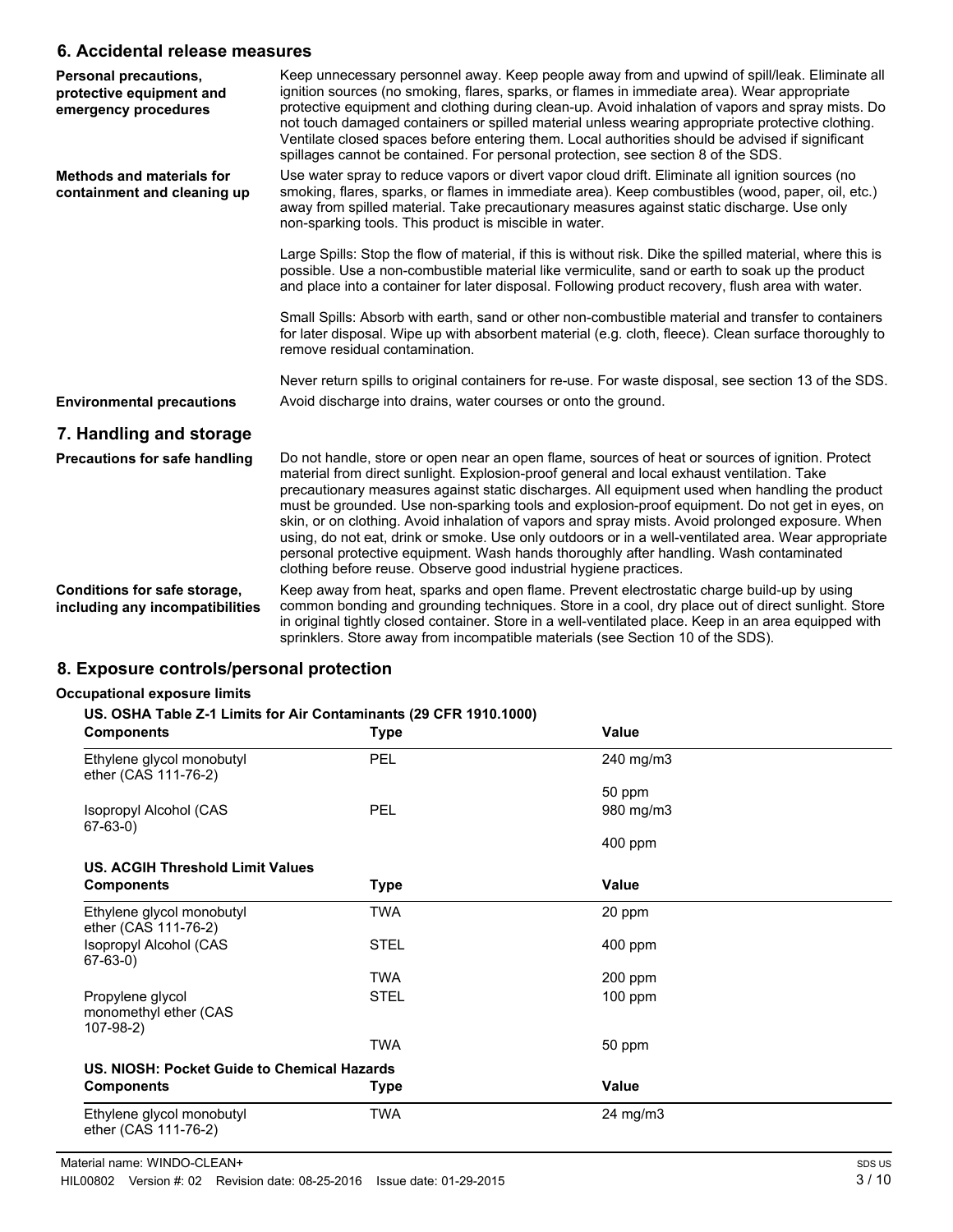## **US. NIOSH: Pocket Guide to Chemical Hazards**

| <b>Components</b>                                      | <b>Type</b> | Value      |  |
|--------------------------------------------------------|-------------|------------|--|
|                                                        |             | 5 ppm      |  |
| Isopropyl Alcohol (CAS<br>67-63-0)                     | <b>STEL</b> | 1225 mg/m3 |  |
|                                                        |             | 500 ppm    |  |
|                                                        | <b>TWA</b>  | 980 mg/m3  |  |
|                                                        |             | $400$ ppm  |  |
| Propylene glycol<br>monomethyl ether (CAS<br>107-98-2) | <b>STEL</b> | 540 mg/m3  |  |
|                                                        |             | $150$ ppm  |  |
|                                                        | <b>TWA</b>  | 360 mg/m3  |  |
|                                                        |             | $100$ ppm  |  |

#### **Biological limit values**

| <b>ACGIH Biological Exposure Indices</b>                              |                                                                                                    |                                                       |                                                                        |                                                                                                                                                                                                                                                                                                   |
|-----------------------------------------------------------------------|----------------------------------------------------------------------------------------------------|-------------------------------------------------------|------------------------------------------------------------------------|---------------------------------------------------------------------------------------------------------------------------------------------------------------------------------------------------------------------------------------------------------------------------------------------------|
| Components                                                            | Value                                                                                              | <b>Determinant</b>                                    | <b>Specimen</b>                                                        | <b>Sampling Time</b>                                                                                                                                                                                                                                                                              |
| Ethylene glycol monobutyl<br>ether (CAS 111-76-2)                     | $200$ mg/g                                                                                         | <b>Butoxyacetic</b><br>acid (BAA),<br>with hydrolysis | Creatinine in<br>urine                                                 |                                                                                                                                                                                                                                                                                                   |
| Isopropyl Alcohol (CAS<br>67-63-0)                                    | 40 mg/l                                                                                            | Acetone                                               | Urine                                                                  |                                                                                                                                                                                                                                                                                                   |
| * - For sampling details, please see the source document.             |                                                                                                    |                                                       |                                                                        |                                                                                                                                                                                                                                                                                                   |
| <b>Exposure guidelines</b>                                            |                                                                                                    |                                                       |                                                                        |                                                                                                                                                                                                                                                                                                   |
| US - California OELs: Skin designation                                |                                                                                                    |                                                       |                                                                        |                                                                                                                                                                                                                                                                                                   |
| US - Minnesota Haz Subs: Skin designation applies                     | Ethylene glycol monobutyl ether (CAS 111-76-2)<br>Propylene glycol monomethyl ether (CAS 107-98-2) |                                                       | Can be absorbed through the skin.<br>Can be absorbed through the skin. |                                                                                                                                                                                                                                                                                                   |
| US - Tennessee OELs: Skin designation                                 | Ethylene glycol monobutyl ether (CAS 111-76-2)                                                     |                                                       | Skin designation applies.                                              |                                                                                                                                                                                                                                                                                                   |
| US NIOSH Pocket Guide to Chemical Hazards: Skin designation           | Ethylene glycol monobutyl ether (CAS 111-76-2)                                                     |                                                       | Can be absorbed through the skin.                                      |                                                                                                                                                                                                                                                                                                   |
| US. OSHA Table Z-1 Limits for Air Contaminants (29 CFR 1910.1000)     | Ethylene glycol monobutyl ether (CAS 111-76-2)                                                     |                                                       | Can be absorbed through the skin.                                      |                                                                                                                                                                                                                                                                                                   |
|                                                                       | Ethylene glycol monobutyl ether (CAS 111-76-2)                                                     |                                                       | Can be absorbed through the skin.                                      |                                                                                                                                                                                                                                                                                                   |
| Appropriate engineering<br>controls                                   | established, maintain airborne levels to an acceptable level.                                      |                                                       |                                                                        | Good general ventilation should be used. Ventilation rates should be matched to conditions. If<br>applicable, use process enclosures, local exhaust ventilation, or other engineering controls to<br>maintain airborne levels below recommended exposure limits. If exposure limits have not been |
| Individual protection measures, such as personal protective equipment |                                                                                                    |                                                       |                                                                        |                                                                                                                                                                                                                                                                                                   |
| <b>Eye/face protection</b>                                            | Wear safety glasses with side shields (or goggles).                                                |                                                       |                                                                        |                                                                                                                                                                                                                                                                                                   |
| <b>Skin protection</b>                                                |                                                                                                    |                                                       |                                                                        |                                                                                                                                                                                                                                                                                                   |
| <b>Hand protection</b>                                                | For prolonged or repeated skin contact use suitable protective gloves.                             |                                                       |                                                                        |                                                                                                                                                                                                                                                                                                   |
| <b>Other</b>                                                          | impervious clothing.                                                                               |                                                       |                                                                        | None normally required. If unable to avoid prolonged or repeated contact with skin, wear                                                                                                                                                                                                          |
| <b>Respiratory protection</b>                                         | In case of insufficient ventilation, wear suitable respiratory equipment.                          |                                                       |                                                                        |                                                                                                                                                                                                                                                                                                   |
| <b>Thermal hazards</b>                                                | None known.                                                                                        |                                                       |                                                                        |                                                                                                                                                                                                                                                                                                   |
| <b>General hygiene</b><br>considerations                              | clothing and protective equipment to remove contaminants.                                          |                                                       |                                                                        | When using do not smoke. Always observe good personal hygiene measures, such as washing<br>after handling the material and before eating, drinking, and/or smoking. Routinely wash work                                                                                                           |
| 9. Physical and chemical properties                                   |                                                                                                    |                                                       |                                                                        |                                                                                                                                                                                                                                                                                                   |
| Appearance                                                            | Clear, dark purple liquid                                                                          |                                                       |                                                                        |                                                                                                                                                                                                                                                                                                   |
| <b>Physical state</b>                                                 | Liquid.                                                                                            |                                                       |                                                                        |                                                                                                                                                                                                                                                                                                   |

**Form** Liquid. **Color** Dark purple **Odor** Mild solvent odor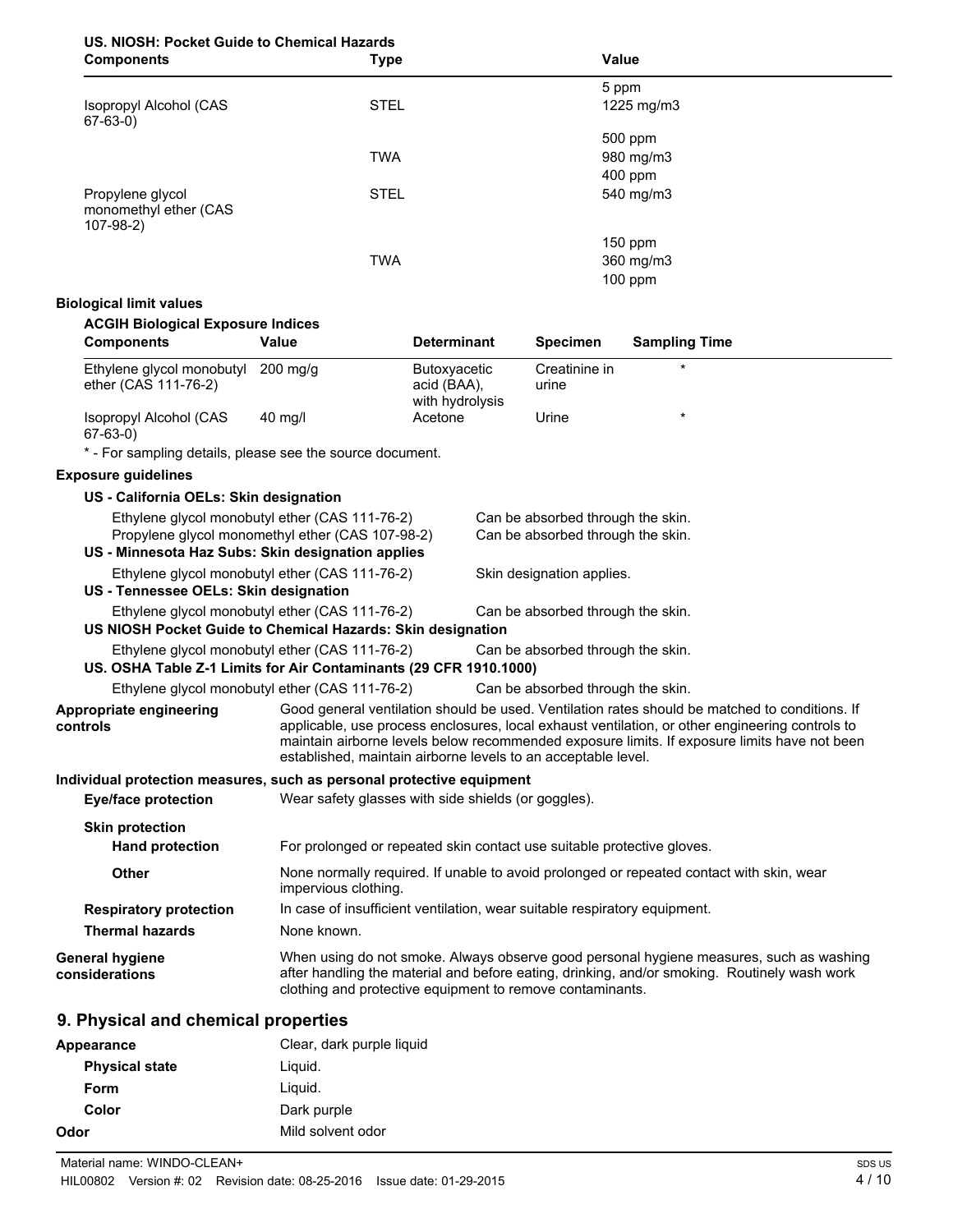| <b>Odor threshold</b>                             | Not available                     |
|---------------------------------------------------|-----------------------------------|
| рH                                                | $6 - 8$                           |
| Melting point/freezing point                      | Not available                     |
| Initial boiling point and boiling<br>range        | 184 °F (84.44 °C) corr.           |
| <b>Flash point</b>                                | > 101.0 °F (> 38.3 °C) Closed Cup |
| <b>Evaporation rate</b>                           | $<$ 1 Ethyl ether = 1             |
| Flammability (solid, gas)                         | Not applicable.                   |
| Upper/lower flammability or explosive limits      |                                   |
| Explosive limit - lower (%)                       | Not available.                    |
| Explosive limit - upper (%)                       | Not available.                    |
| Vapor pressure                                    | 17.5 mm Hg                        |
| Vapor density                                     | $1.5$ Air=1                       |
| <b>Relative density</b>                           | 0.98 at 77°F                      |
| Solubility(ies)                                   |                                   |
| Solubility (water)                                | 100 % Complete                    |
| <b>Partition coefficient</b><br>(n-octanol/water) | Not available                     |
| <b>Auto-ignition temperature</b>                  | Not available                     |
| <b>Decomposition temperature</b>                  | Not available                     |
| <b>Viscosity</b>                                  | Not available                     |
| <b>Other information</b>                          |                                   |
| <b>Density</b>                                    | 8.15 lb/gal                       |
| <b>Explosive properties</b>                       | Not explosive.                    |
| <b>Oxidizing properties</b>                       | Not oxidizing.                    |
| <b>Percent volatile</b>                           | >97%                              |
| <b>VOC</b>                                        | 30 %                              |

### **10. Stability and reactivity**

| <b>Reactivity</b>                            | The product is stable and non-reactive under normal conditions of use, storage and transport.                                                     |
|----------------------------------------------|---------------------------------------------------------------------------------------------------------------------------------------------------|
| <b>Chemical stability</b>                    | Material is stable under normal conditions.                                                                                                       |
| <b>Possibility of hazardous</b><br>reactions | No dangerous reaction known under conditions of normal use.                                                                                       |
| <b>Conditions to avoid</b>                   | Avoid heat, sparks, open flames and other ignition sources. Avoid temperatures exceeding the<br>flash point. Contact with incompatible materials. |
| Incompatible materials                       | Strong acids. Strong oxidizing agents. Isocyanates. Chlorine.                                                                                     |
| <b>Hazardous decomposition</b><br>products   | No hazardous decomposition products are known.                                                                                                    |

### **11. Toxicological information**

#### **Information on likely routes of exposure**

| <b>Inhalation</b>                                                                  | Harmful if inhaled.                                                                                                                                             |
|------------------------------------------------------------------------------------|-----------------------------------------------------------------------------------------------------------------------------------------------------------------|
| <b>Skin contact</b>                                                                | Harmful in contact with skin. Causes skin irritation.                                                                                                           |
|                                                                                    | 2-Butoxy ethanol may be absorbed through the skin in toxic amounts if contact is repeated and<br>prolonged. These effects have not been observed in humans.     |
| Eye contact                                                                        | Causes serious eye irritation.                                                                                                                                  |
| Ingestion                                                                          | Expected to be a low ingestion hazard.                                                                                                                          |
| Symptoms related to the<br>physical, chemical and<br>toxicological characteristics | Headache. Severe eye irritation. Symptoms may include stinging, tearing, redness, swelling, and<br>blurred vision. Skin irritation. May cause redness and pain. |
| Information on toxicological effects                                               |                                                                                                                                                                 |

**Acute toxicity** Harmful if inhaled. Harmful in contact with skin.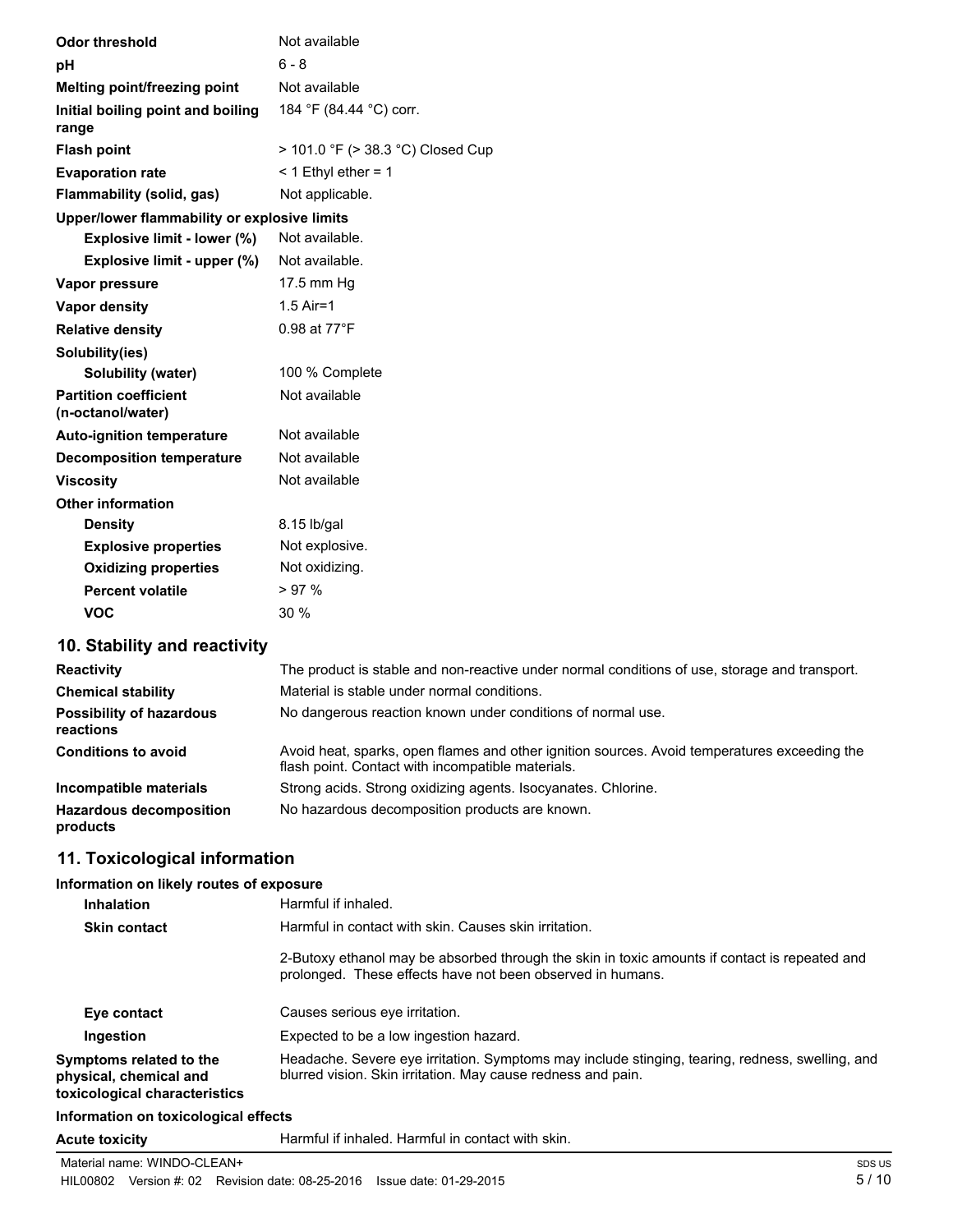| <b>Product</b>    |                                                  | <b>Species</b> | <b>Test Results</b>          |
|-------------------|--------------------------------------------------|----------------|------------------------------|
|                   | WINDO-CLEAN+                                     |                |                              |
|                   | <b>Acute</b>                                     |                |                              |
|                   | <b>Dermal</b>                                    |                |                              |
|                   | LD50                                             | Rabbit         | 2625 mg/kg estimated         |
|                   | Inhalation                                       |                |                              |
|                   | LC50                                             | Mouse          | 6565 mg/l, 4 Hours estimated |
|                   |                                                  |                | 4667 ppm, 7 Hours estimated  |
|                   |                                                  | Rat            | 3000 ppm, 4 Hours estimated  |
|                   |                                                  |                | 732 mg/l, 4 Hours estimated  |
|                   | Oral                                             |                |                              |
|                   | LD50                                             | Guinea pig     | 7.9 g/kg estimated           |
|                   |                                                  | Mouse          | 7.6 g/kg estimated           |
|                   |                                                  | Rabbit         | 2 g/kg estimated             |
|                   |                                                  | Rat            | 3732 mg/kg estimated         |
| <b>Components</b> |                                                  | <b>Species</b> | <b>Test Results</b>          |
|                   | Ethylene glycol monobutyl ether (CAS 111-76-2)   |                |                              |
|                   | <b>Acute</b>                                     |                |                              |
|                   | <b>Dermal</b>                                    |                |                              |
|                   | LD50                                             | Rabbit         | 400 mg/kg                    |
|                   | Inhalation<br><b>LC50</b>                        |                |                              |
|                   |                                                  | Mouse          | 700 ppm, 7 Hours             |
|                   |                                                  | Rat            | 450 ppm, 4 Hours             |
|                   | Oral                                             |                |                              |
|                   | LD50                                             | Guinea pig     | 1.2 g/kg                     |
|                   |                                                  | Mouse          | 1.2 g/kg                     |
|                   |                                                  | Rabbit         | 0.32 g/kg                    |
|                   |                                                  | Rat            | 560 mg/kg                    |
|                   | Isopropyl Alcohol (CAS 67-63-0)                  |                |                              |
|                   | <b>Acute</b>                                     |                |                              |
|                   | <b>Dermal</b><br>LD50                            | Rabbit         | 12800 mg/kg                  |
|                   | Oral                                             |                |                              |
|                   | LD50                                             | Mouse          | 3600 mg/kg                   |
|                   |                                                  | Rabbit         | 5.03 g/kg                    |
|                   |                                                  | Rat            | 4.7 g/kg                     |
|                   | Propylene glycol monomethyl ether (CAS 107-98-2) |                |                              |
|                   | <b>Acute</b>                                     |                |                              |
|                   | <b>Dermal</b>                                    |                |                              |
|                   | LD50                                             | Rabbit         | 13 g/kg                      |
|                   | Inhalation                                       |                |                              |
|                   | LC50                                             | Guinea pig     | 15000 mg/l, 10 Hours         |
|                   |                                                  | Rat            | 54.6 mg/l, 4 Hours           |
|                   | Oral                                             |                |                              |
|                   | LD50                                             | Dog            | 4.6 g/kg                     |
|                   |                                                  | Mouse          | 10.8 g/kg                    |
|                   |                                                  | Rabbit         | 5.3 g/kg                     |
|                   |                                                  | Rat            | 5.71 g/kg                    |
|                   |                                                  |                |                              |

\* Estimates for product may be based on additional component data not shown.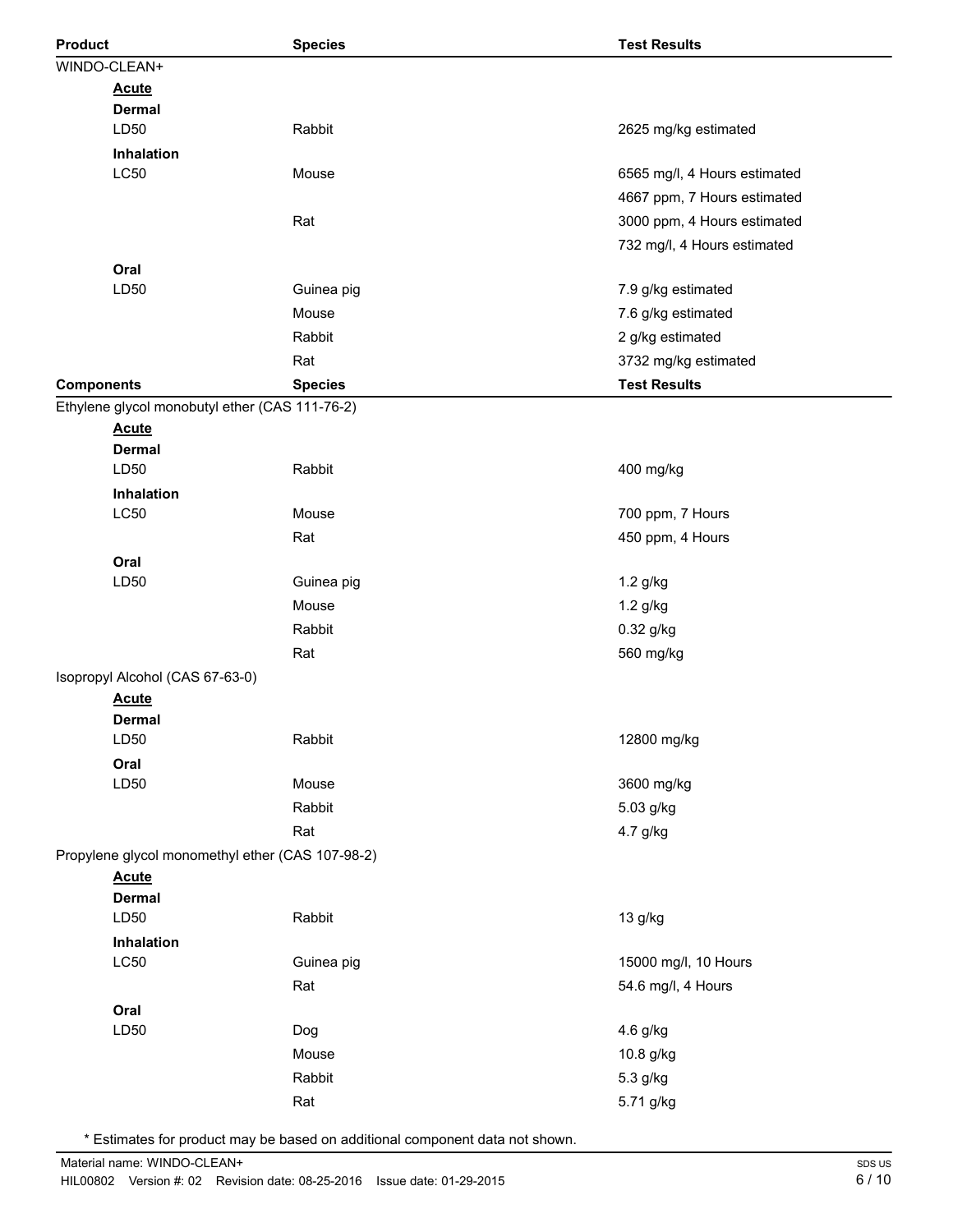| <b>Skin corrosion/irritation</b>                              | Causes skin irritation.                                                                                                                                     |
|---------------------------------------------------------------|-------------------------------------------------------------------------------------------------------------------------------------------------------------|
| Serious eye damage/eye<br>irritation                          | Causes serious eye irritation.                                                                                                                              |
| Respiratory or skin sensitization                             |                                                                                                                                                             |
| <b>Respiratory sensitization</b>                              | Not a respiratory sensitizer.                                                                                                                               |
| <b>Skin sensitization</b>                                     | This product is not expected to cause skin sensitization.                                                                                                   |
| Germ cell mutagenicity                                        | No data available to indicate product or any components present at greater than 0.1% are<br>mutagenic or genotoxic.                                         |
| Carcinogenicity                                               | This product is not considered to be a carcinogen by IARC, ACGIH, NTP, or OSHA.                                                                             |
| <b>IARC Monographs. Overall Evaluation of Carcinogenicity</b> |                                                                                                                                                             |
| Ethylene glycol monobutyl ether (CAS 111-76-2)                | 3 Not classifiable as to carcinogenicity to humans.<br>US. National Toxicology Program (NTP) Report on Carcinogens                                          |
| Not listed.                                                   | US. OSHA Specifically Regulated Substances (29 CFR 1910.1001-1050)                                                                                          |
| Not regulated.                                                |                                                                                                                                                             |
| <b>Reproductive toxicity</b>                                  | This product is not expected to cause reproductive or developmental effects.                                                                                |
| Specific target organ toxicity -<br>single exposure           | Not classified.                                                                                                                                             |
| Specific target organ toxicity -<br>repeated exposure         | Not classified.                                                                                                                                             |
| <b>Aspiration hazard</b>                                      | Not an aspiration hazard.                                                                                                                                   |
| <b>Chronic effects</b>                                        | May be harmful if absorbed through skin. Prolonged inhalation may be harmful.                                                                               |
|                                                               | 2-Butoxy ethanol may be absorbed through the skin in toxic amounts if contact is repeated and<br>prolonged. These effects have not been observed in humans. |

### **12. Ecological information**

| <b>Ecotoxicity</b>                                          | The product is not classified as environmentally hazardous. However, this does not exclude the<br>possibility that large or frequent spills can have a harmful or damaging effect on the environment. |                                                                                           |                                   |
|-------------------------------------------------------------|-------------------------------------------------------------------------------------------------------------------------------------------------------------------------------------------------------|-------------------------------------------------------------------------------------------|-----------------------------------|
| <b>Product</b>                                              |                                                                                                                                                                                                       | <b>Species</b>                                                                            | <b>Test Results</b>               |
| WINDO-CLEAN+                                                |                                                                                                                                                                                                       |                                                                                           |                                   |
| <b>Aquatic</b>                                              |                                                                                                                                                                                                       |                                                                                           |                                   |
| Crustacea                                                   | EC50                                                                                                                                                                                                  | Daphnia                                                                                   | 536.1516 mg/l, 48 hours estimated |
| Fish                                                        | <b>LC50</b>                                                                                                                                                                                           | Fish                                                                                      | 896.8746 mg/l, 96 hours estimated |
| <b>Components</b>                                           |                                                                                                                                                                                                       | <b>Species</b>                                                                            | <b>Test Results</b>               |
| Ethylene glycol monobutyl ether (CAS 111-76-2)              |                                                                                                                                                                                                       |                                                                                           |                                   |
| <b>Aquatic</b>                                              |                                                                                                                                                                                                       |                                                                                           |                                   |
| Fish                                                        | LC50                                                                                                                                                                                                  | Inland silverside (Menidia beryllina)                                                     | 1250 mg/l, 96 hours               |
| Isopropyl Alcohol (CAS 67-63-0)                             |                                                                                                                                                                                                       |                                                                                           |                                   |
| <b>Aquatic</b>                                              |                                                                                                                                                                                                       |                                                                                           |                                   |
| Fish                                                        | <b>LC50</b>                                                                                                                                                                                           | Western mosquitofish (Gambusia affinis) > 1400 mg/l, 96 hours                             |                                   |
|                                                             |                                                                                                                                                                                                       | * Estimates for product may be based on additional component data not shown.              |                                   |
| Persistence and degradability                               |                                                                                                                                                                                                       | No data is available on the degradability of this product.                                |                                   |
| <b>Bioaccumulative potential</b>                            |                                                                                                                                                                                                       |                                                                                           |                                   |
| Partition coefficient n-octanol / water (log Kow)           |                                                                                                                                                                                                       |                                                                                           |                                   |
| Ethylene glycol monobutyl ether<br><b>Isopropyl Alcohol</b> |                                                                                                                                                                                                       | 0.83<br>0.05                                                                              |                                   |
| <b>Mobility in soil</b>                                     | No data available.                                                                                                                                                                                    |                                                                                           |                                   |
| Other adverse effects                                       | potential.                                                                                                                                                                                            | The product contains volatile organic compounds which have a photochemical ozone creation |                                   |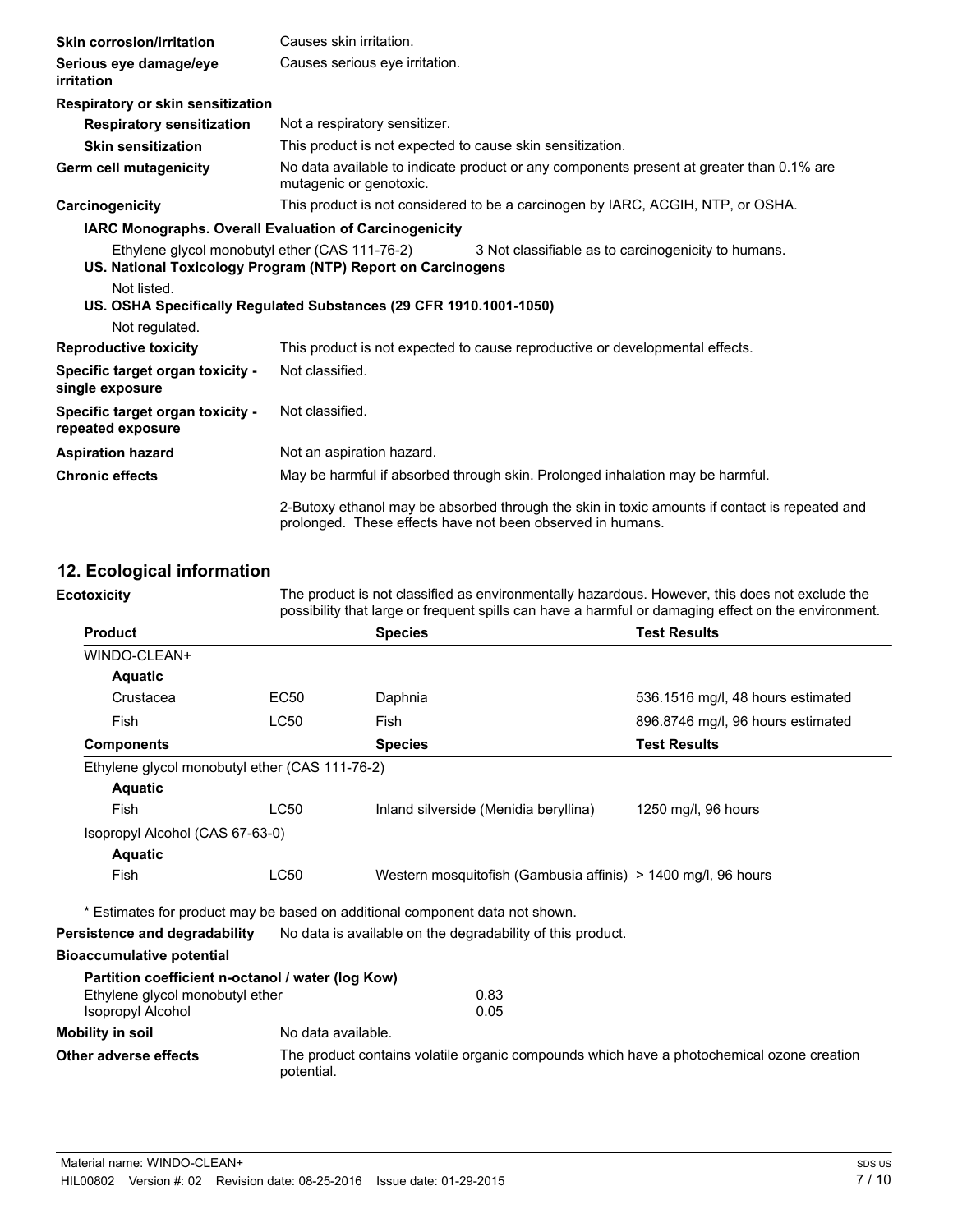### **13. Disposal considerations**

| <b>Disposal instructions</b>             | Collect and reclaim or dispose in sealed containers at licensed waste disposal site. Do not<br>contaminate ponds, waterways or ditches with chemical or used container. Dispose of<br>contents/container in accordance with local/regional/national/international regulations. Buyer<br>assumes all risk and liability associated with disposal of this product (original concentration or<br>dilution) in violation of applicable law. |
|------------------------------------------|-----------------------------------------------------------------------------------------------------------------------------------------------------------------------------------------------------------------------------------------------------------------------------------------------------------------------------------------------------------------------------------------------------------------------------------------|
| Local disposal regulations               | Dispose in accordance with all applicable regulations.                                                                                                                                                                                                                                                                                                                                                                                  |
| Hazardous waste code                     | The waste code should be assigned in discussion between the user, the producer and the waste<br>disposal company.                                                                                                                                                                                                                                                                                                                       |
| Waste from residues / unused<br>products | Dispose of in accordance with local regulations. Empty containers or liners may retain some<br>product residues. This material and its container must be disposed of in a safe manner (see:<br>Disposal instructions). Waste from normal product use may be sewered to a public owned<br>treatment works (POTW) in compliance with applicable Federal, State, and local pretreatment<br>requirements.                                   |
| Contaminated packaging                   | Since emptied containers may retain product residue, follow label warnings even after container is<br>emptied. Empty containers should be taken to an approved waste handling site for recycling or<br>disposal. Triple rinse (or equivalent). Then offer clean, dry container for recycling or reconditioning.                                                                                                                         |

### **14. Transport information**

#### **DOT**

Not regulated as dangerous goods.

#### **IATA**

| <b>UN number</b>                  | <b>UN1993</b>                                                                                        |
|-----------------------------------|------------------------------------------------------------------------------------------------------|
| UN proper shipping name           | Flammable liquid, n.o.s. (Isopropyl Alcohol)                                                         |
| <b>Transport hazard class(es)</b> |                                                                                                      |
| <b>Class</b>                      | 3                                                                                                    |
| <b>Subsidiary risk</b>            |                                                                                                      |
| Label(s)                          | 3                                                                                                    |
| Packing group                     | Ш                                                                                                    |
| <b>Environmental hazards</b>      | No.                                                                                                  |
| <b>ERG Code</b>                   | 128                                                                                                  |
|                                   | Special precautions for user Read safety instructions, SDS and emergency procedures before handling. |
| Other information                 |                                                                                                      |
| Passenger and cargo               | Allowed with restrictions.                                                                           |
| aircraft                          |                                                                                                      |
| Cargo aircraft only               | Allowed with restrictions.                                                                           |
| IMDG                              |                                                                                                      |
| <b>UN number</b>                  | <b>UN1993</b>                                                                                        |
| UN proper shipping name           | FLAMMABLE LIQUID, N.O.S. (Isopropyl Alcohol)                                                         |
| <b>Transport hazard class(es)</b> |                                                                                                      |
| <b>Class</b>                      | 3                                                                                                    |
| <b>Subsidiary risk</b>            |                                                                                                      |
| Label(s)                          | 3                                                                                                    |
| Packing group                     | III                                                                                                  |
| <b>Environmental hazards</b>      |                                                                                                      |
| <b>Marine pollutant</b>           | No.                                                                                                  |
| <b>EmS</b>                        | $F-E$ , S-E                                                                                          |
|                                   | Special precautions for user Read safety instructions, SDS and emergency procedures before handling. |
| Transport in bulk according to    | Not established.                                                                                     |
| Annex II of MARPOL 73/78 and      |                                                                                                      |
| the IBC Code                      |                                                                                                      |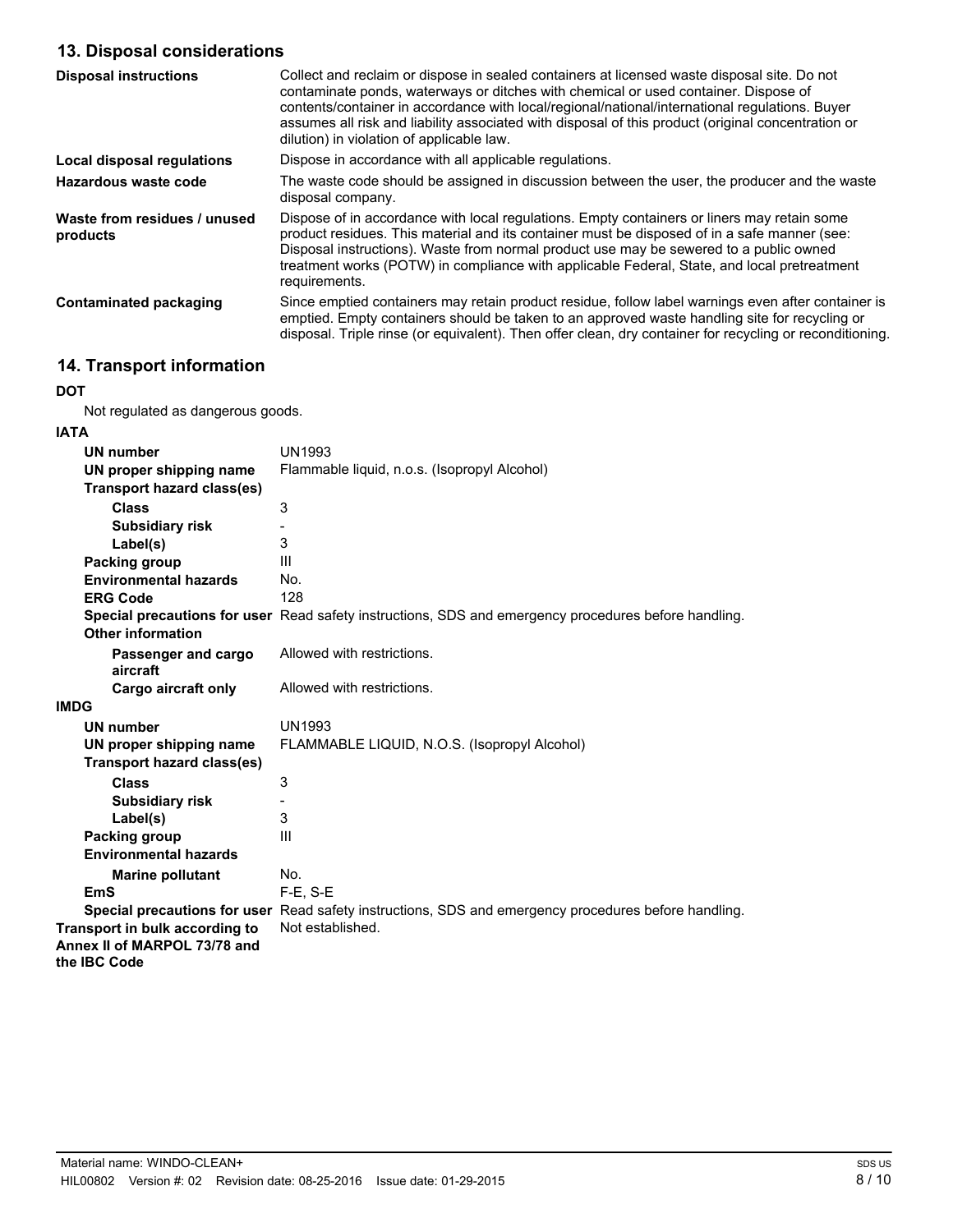

#### **15. Regulatory information**

#### **US federal regulations**

This product is a "Hazardous Chemical" as defined by the OSHA Hazard Communication Standard, 29 CFR 1910.1200.

#### **TSCA Section 12(b) Export Notification (40 CFR 707, Subpt. D)**

Not regulated.

**CERCLA Hazardous Substance List (40 CFR 302.4)**

Not listed.

#### **SARA 304 Emergency release notification**

Not regulated.

#### **US. OSHA Specifically Regulated Substances (29 CFR 1910.1001-1050)**

Not regulated.

**Hazard categories**

#### **Superfund Amendments and Reauthorization Act of 1986 (SARA)**

Immediate Hazard - Yes Delayed Hazard - No Fire Hazard - Yes Pressure Hazard - No Reactivity Hazard - No

#### **SARA 302 Extremely hazardous substance**

Not listed.

**SARA 311/312 Hazardous** No **chemical**

#### **SARA 313 (TRI reporting)** Not regulated.

#### **Other federal regulations**

**Safe Drinking Water Act** Not regulated. **(SDWA)**

#### **FEMA Priority Substances Respiratory Health and Safety in the Flavor Manufacturing Workplace**

Isopropyl Alcohol (CAS 67-63-0) Low priority

#### **US state regulations**

**US. California. Candidate Chemicals List. Safer Consumer Products Regulations (Cal. Code Regs, tit. 22, 69502.3, subd. (a))**

Ethylene glycol monobutyl ether (CAS 111-76-2) Isopropyl Alcohol (CAS 67-63-0) Propylene glycol monomethyl ether (CAS 107-98-2)

#### **US. California Proposition 65**

California Safe Drinking Water and Toxic Enforcement Act of 1986 (Proposition 65): This material is not known to contain any chemicals currently listed as carcinogens or reproductive toxins.

#### **International Inventories**

| Country(s) or region        | Inventory name                                                                                                                                                                                                                                                                             | On inventory (yes/no)* |
|-----------------------------|--------------------------------------------------------------------------------------------------------------------------------------------------------------------------------------------------------------------------------------------------------------------------------------------|------------------------|
| Canada                      | Domestic Substances List (DSL)                                                                                                                                                                                                                                                             | Yes                    |
| United States & Puerto Rico | Toxic Substances Control Act (TSCA) Inventory                                                                                                                                                                                                                                              | Yes                    |
|                             | *A "Yes" indicates that all components of this product comply with the inventory requirements administered by the governing country(s)<br>A "No" indicates that are as mess components of the product are not lighed or exampt from lighing on the investory administered by the governing |                        |

A "No" indicates that one or more components of the product are not listed or exempt from listing on the inventory administered by the governing country(s).